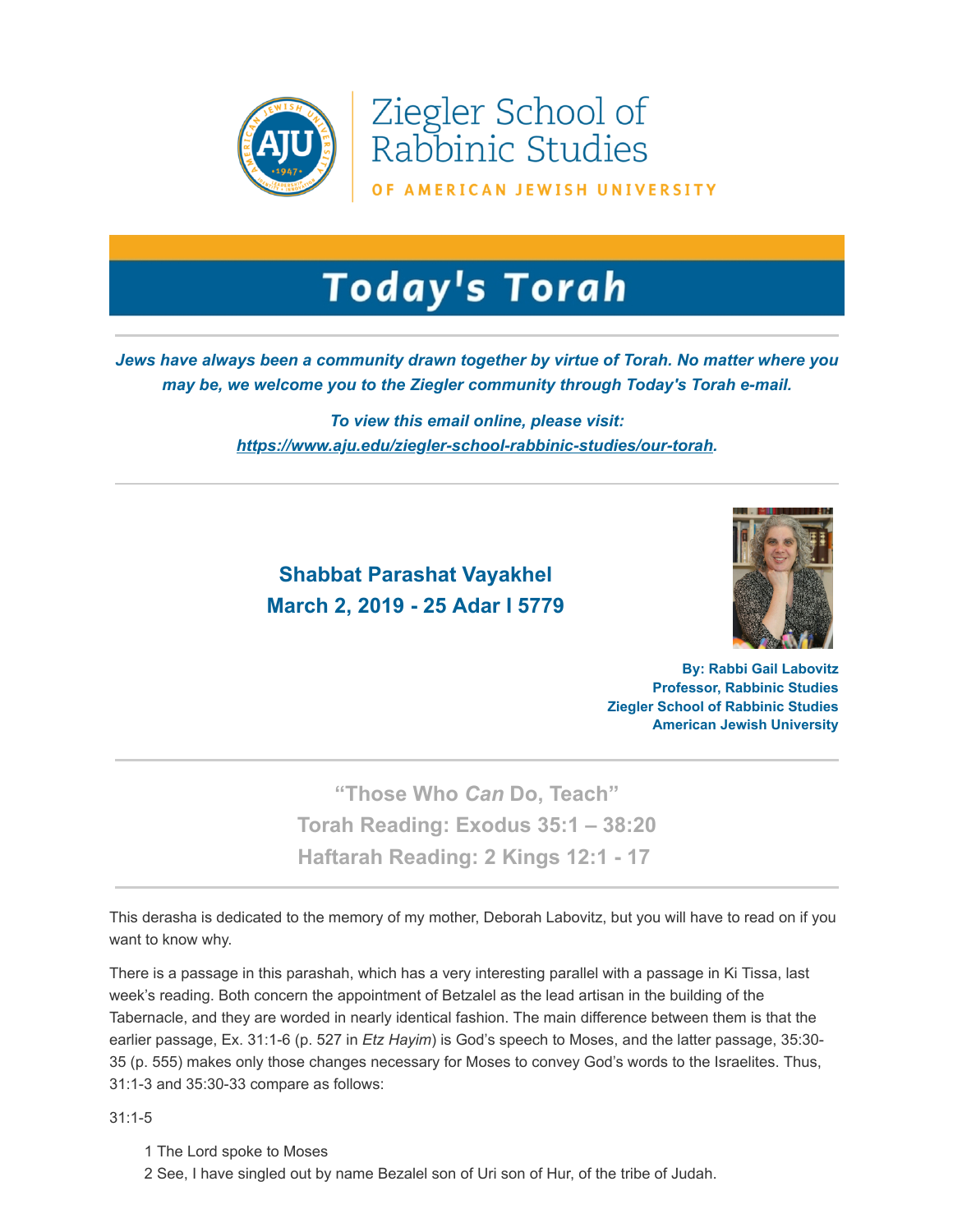3 I have endowed him with a divine spirit of skill, ability, and knowledge in every kind of craft

4 to make designs for work in gold, silver and copper

5 to cut stones for setting and to carve wood—to work in every kind of craft.

## 35:30-33

30 And Moses said to the Israelites: See, the Lord has singled out by name Betzalel, son of Uri son of Hur, of the tribe of Judah.

31 He has endowed him with a divine spirit of skill, ability, and knowledge in every kind of craft;

32 and has inspired him to make designs for work in gold, silver and copper,

33 to cut stones for setting and to carve wood—to work in every kind of designer's craft—

What is so important about Betzalel's role in the building of the Mishkan? In his commentary to 30:2, the medieval commentator, the Ramban, notes that the Israelites performed hard labor in Egypt; they were not trained as artisans. He also notes that Betzalel is also unique in being skilled in many crafts:

"See, I have singled out by name Bezalel son of Uri son of Hur": Hashem said to Moses, "See, I have singled out by name," and Moses said to Israel, "See, the Lord has singled out by name" (35:30). Moreover, the reason is that in Egypt the Israelites were oppressed with the work of mortar and bricks; they did not learn to work silver, gold, or bronze or gemstones, and never saw these [arts] at all. Therefore, it was wondrous that there should be found among them a wise man, great in silver, and gold, and the cutting of stone and wood, and embroidery, and weaving. For even among those who learn before wise men, one does not find an expert in all of the crafts, every one of them…

Betzalel, then, is a man gifted far beyond the usual, and his skills are of essential importance to the task of building the Mishkan.

Ramban takes up the theme of the Israelites prior lack of skills in again in this parashah also, in a comment to 35:21: "And everyone who excelled in ability and everyone whose spirit moved him came, bringing to the Lord his offering for the work of the Tent of Meeting and for all its services and for the sacral vestments." (p. 554). He (among other commentators) notes that there are two ways in which the people who come to help build the Mishkan are described here:

- 1. "*kol ish asher n'sa'o libo*" -- Etz Hayim translates this as "everyone who excelled in ability," but in fact this actually anticipates what the Ramban (and other commentators) will say. More literally, the phrase means "every person whose heart stirred them up";
- 2. *"v'kol asher nadvah ruho"* -- "everyone whose spirit moved him" or perhaps "everyone whom his spirit made willing" (*nadav* having the sense of to give voluntarily – *mitnadeiv* in modern Hebrew means volunteer).

This might look like a kind of poetic parallelism, but according to several commentators, these are actually two distinct (though not necessarily mutually exclusive) groups. Those "whose hearts stirred them up" are the people who came to participate in the actual building, and those "whom the spirit made willing" were those who contributed materials for the building project.

So why are those who participated called described as ones "whose hearts stirred them up"? Because, says Ramban, what was stirred up in their hearts was the capacity to do work they had never before learned to do – and more than that, what was stirred up was their confidence that they could do the work needed:

"And everyone who heart stirred them up came": It says this about the wise persons who do the work… and the meaning of [the phrase] "whose heart stirred them up" is to bring [the heart] near to the work, because there wasn't [anyone] among them who had learned these works from a teacher, or had performed them at all, yet each found in himself that he knew how to do so, "and his heart was lifted in the way of the Lord" (II Chron. 17:6), to come before Moses to say to him, "I will do all that the Lord says"…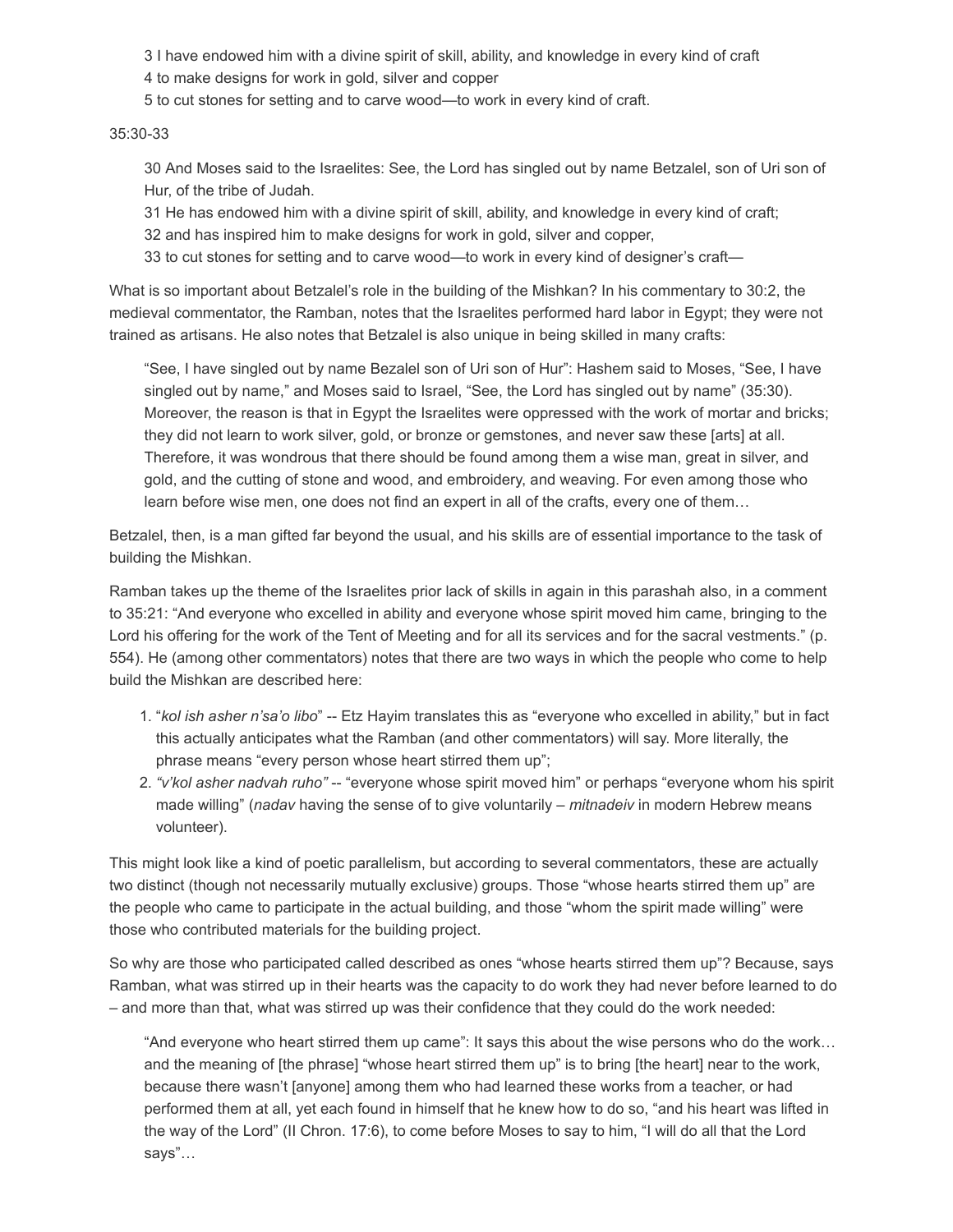Cleary, according to the Ramban, the ones "whose heart stirred them up" got their skills and confidence through an act of Divine intervention.

I want to note a complimentary possibility, however. As it turns out, the passages in 31 and 35 are not completely identical. Let us look at 31:6 and 35:34:

31:6

Moreover, I have assigned to him Oholiab son of Ahisamach, of the tribe of Dan…

35:34

and to give directions. He and Oholiab son of Ahisamach of the tribe of Dan…

In the opening of 35:34, Moses adds three critical words: *"u'l'horot natan b'libo."* Etz Hayim translates as "and to give direction," but (once again) a more literal translation would be "and has put in his heart to teach." "*L'horot*" is, after all, from same root as the word *moreh/morah*, the common word for "teacher" – and from the same root as Torah, our most precious Teaching. What I want to suggest, then, is that equally – if not more – important to Betzalel's talent, as an artisan was his ability to teach others. As another commentator, Ibn Ezra, remarks, not every wise person or skilled artisan is also a skilled teacher of others, (he also notes that Oholiav was Betzalel's full partner in this ability)

And what is the result of Betzalel's (and Oholiav's) teaching? Over and over again in this parashah we hear about the things the people – all the people, men and women – did to help make the Mishkan. I am not the first to note, for example, that there may be no other place in the Torah (with the possible exception of the celebrations after the crossing of the Sea of Reeds) where women are such fully active participants in a communal enterprise. According to the Talmud (Shabbat, 74b and 99a), they were even so gifted in their skills that they were able to spin wool while it was still on the goats!

Here is where my mother comes into this story (no, she never learned how to spin wool while it is still on the goat). My mother was an occupational therapist. Many people do not know what occupational therapists do. In brief, OT's (as they call themselves) use productive activities, that is, occupations, as a form of therapy for people suffering from mental or physical illnesses and disabilities; similarly, they work with their patients to help them find ways to perform productive and necessary activities in spite of their disabilities. My mother firmly believed in the importance and efficacy of OT for all patients in need and it was one of her missions in life to make OT better known and understood (among the many other things she did professionally to promote her field, she edited the book *Ordinary Miracles*, in which a number of OT's contributed stories about successful and/or inspiring cases they were involved in). Therefore, when she went back into the workforce after my brothers and I were all in school, she did not go to work in a hospital or a rehabilitation center. What did she do instead? First, she went back to school to get her doctorate. Then, for twenty-plus years, she was the chair of the OT department at New York University. And when you asked her about that career choice, she would tell you something like this: "I could be one OT somewhere, and each year I'd help x number of patients, and that would be important and good. But here at NYU, each year I train y number of OT's, and put them out into the workforce, and each one of them treats x patients."

This is what is so significant about Betzalel's ability to teach. His artistic skills were indeed amazing, and he was able to create many beautiful things. However, with the talent to teach, he insured that others would be able to create beautiful things too. The ability to share one's skills means that more OT's will help more patients – and more artists will produce more works of beauty – and more rabbis will serve more congregations and Hillels and community organizations, and that more scholars will produce more knowledge and train more new scholars, and so on and so on. The importance of teaching is also emphasized in *Pirke Avot*, the Ethics of the Fathers: in the very first paragraph of the very first chapter, one of the things we are told is that the Men of the Great Assembly said three things, and one of them is "raise many students." Moreover, in the book *Avot de'Rebbe Natan*, an early rabbinic commentary to Pirkei Avot, we find the following response to this advice: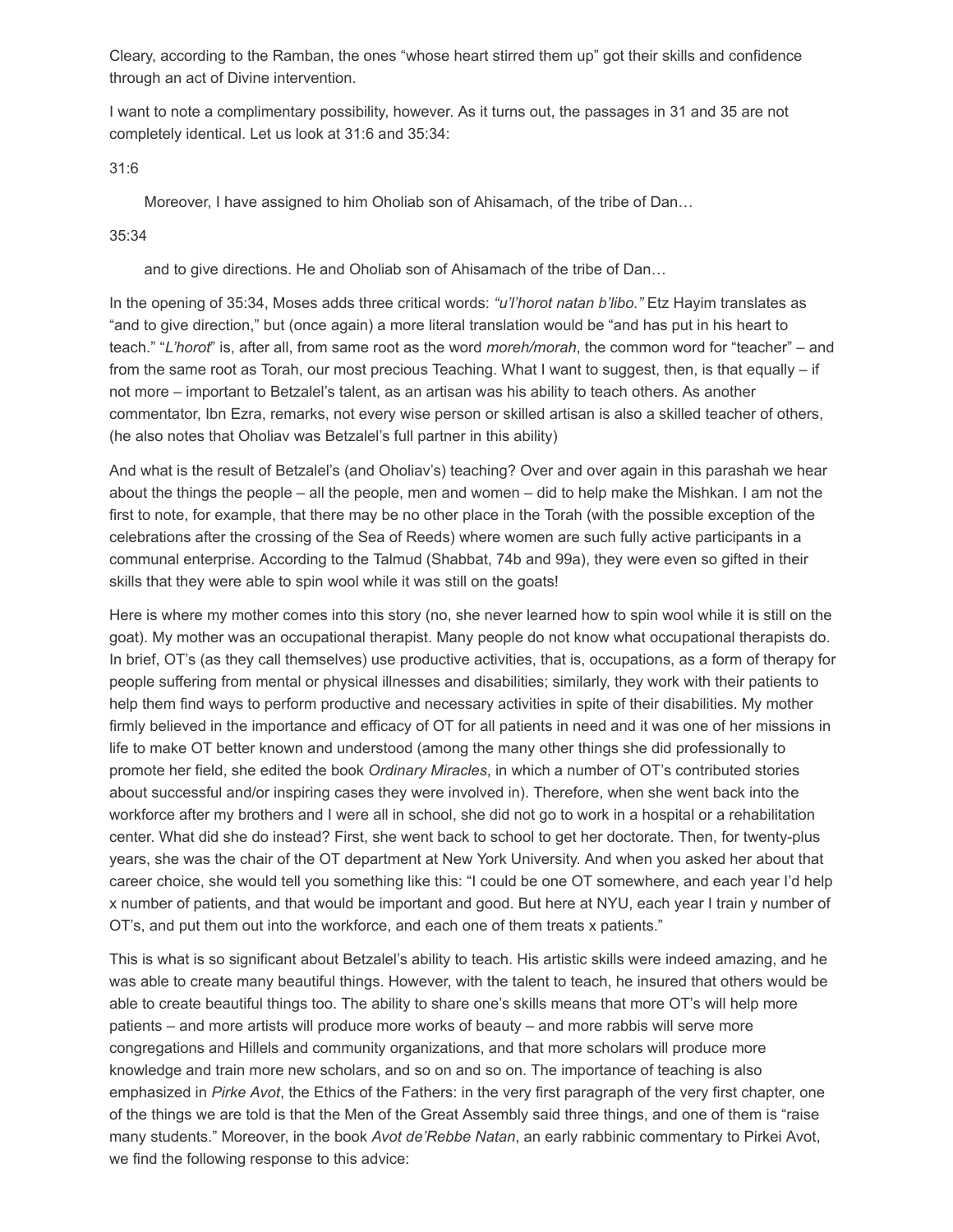The House of Shammai say, a person should only teach to one who is wise, humble, of good parentage, and wealthy.

But the House of Hillel say, one should teach every person, for there were many sinners among Israel, and they became attached to Torah, and righteous, and pious, and worthy people came from them.

May we all be blessed by God with skills that bring wisdom and beauty into the world. But more, may we additionally be blessed with ability to share our skills, and may knowledge, beauty, and worthy people come from our teaching.

Shabbat shalom.

**Rabbi Gail Labovitz, PhD,** *is Professor of Rabbinic Literature and former Chair of the Department of Rabbinics for the Ziegler School of Rabbinic Studies. She also enjoys serving as the Ziegler School's faculty advisor for "InterSem," a dialogue program for students training for religious leadership at Jewish and Christian seminaries around the Los Angeles area. Dr. Labovitz formerly taught at the Jewish Theological Seminary of America (JTS) and the Academy for Jewish Religion in New York. Prior to joining the faculty at AJU, Dr. Labovitz worked as the Senior Research Analyst in Judaism for the Feminist Sexual Ethics Project at Brandeis University, and as the Coordinator for the Jewish Women's Research Group, a project of the Women's Studies Program at JTS. Rabbi Labovitz is also preparing a teshuva (rabbinic responsum) for consideration by the Committee on Jewish Law and Standards of the Rabbinical Assembly on whether a person who is unable to fast for medical reasons may nonetheless serve as a leader of communal prayer on Yom Kippur.*



**Ziegler School of Rabbinic Studies American Jewish University 15600 Mulholland Drive Bel Air, CA 90077 310-440-1218 www.aju.edu/ziegler**

**Share this email:**



**[Manage](https://app.e2ma.net/app2/audience/signup/1812694/1771158/1601711766/?s=6i9wWAvOjs8XiFeBEZ1fRFwd06sOshLjISGN8eHgubg)** your preferences | **[Opt out](https://t.e2ma.net/optout/c3iy6/sziwr0?s=3v8BDH-eBA4ZUegHOk6bJ4T20ogavOCIQxenvYzPIhk&r=aHR0cHM6Ly9hcHAuZTJtYS5uZXQvYXBwMi9hdWRpZW5jZS9vcHRfb3V0LzE4MTI2OTQvMTc3MTE1OC8xNjAxNzExNzY2Lz9zPUt4OUZqbkZVLWs3djBmcGtOOEZ6Q1NfTklKSFNpSURzS3g3SHBnSmlWbkE%3D)** using **TrueRemove®** Got this as a forward? **[Sign up](https://app.e2ma.net/app2/audience/signup/1812694/1771158.54878870/)** to receive our future emails. View this email **[online](https://t.e2ma.net/message/c3iy6/sziwr0)**.

15600 Mulholland Dr. Bel Air, CA | 90077 US emma

[This email was sent to michelle.starkman@aju.edu.](https://t.e2ma.net/message/c3iy6/michelle.starkman@aju.edu)